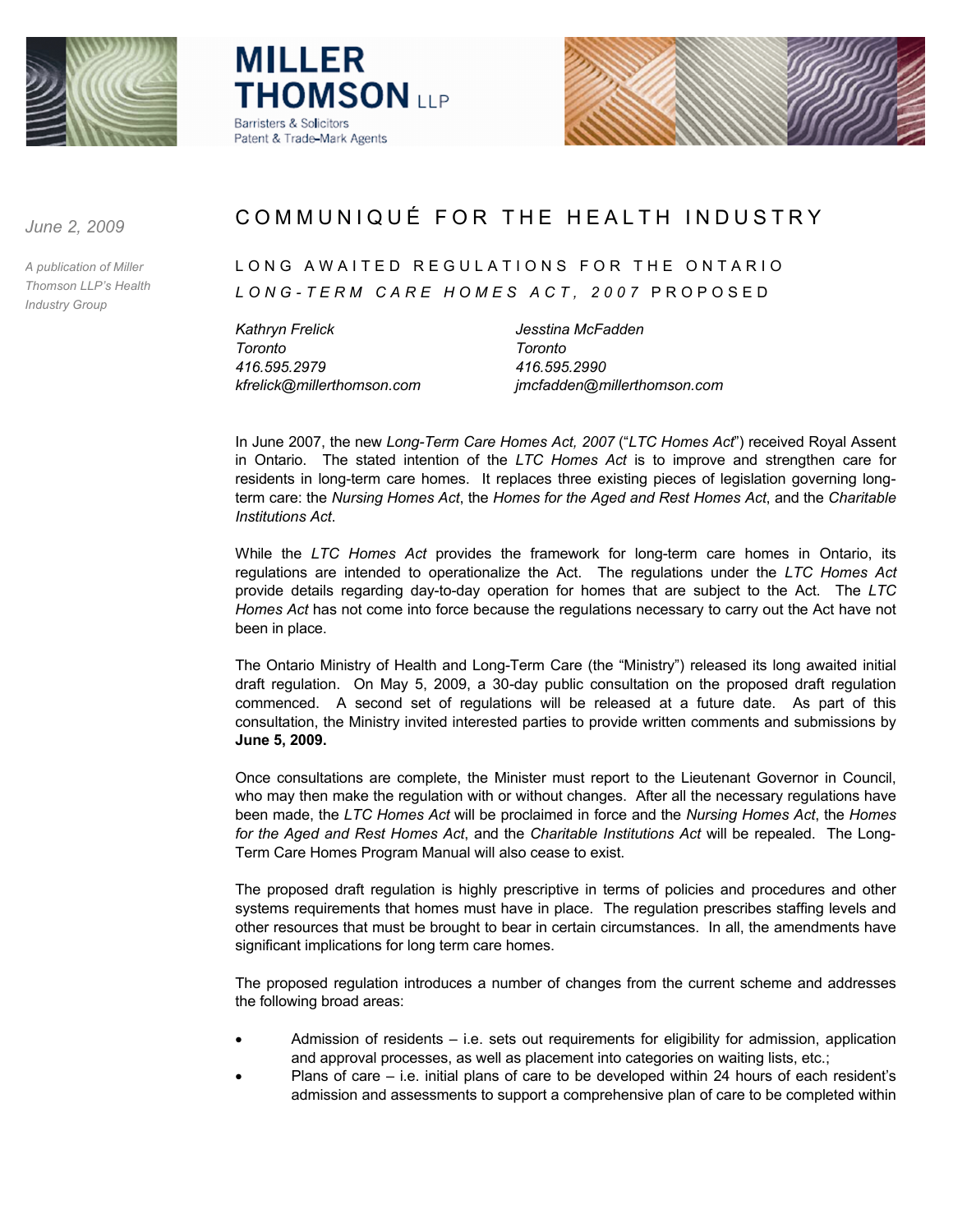14 days, with the plan to be developed within 21 days. The plan of care must include a number of specified components;

- Identified high-risk areas of resident care  $-$  i.e. requires development of interdisciplinary programs, with supporting policies and procedures, assessment and monitoring, to address identified areas of high-risk, including skin and wound care, continence care and bowel management, falls prevention and management, responsive behaviours and pain management;
- Infection prevention and control  $-$  i.e. sets out requirements for an interdisciplinary team approach for the coordination and implementation of an infection prevention and control program;
- · Abuse (defined as including emotional abuse, financial abuse, physical abuse, sexual abuse, and verbal abuse) and neglect – i.e. in addition to the requirement under the Act to develop policy to promote zero tolerance for abuse and neglect, the proposed regulation sets out requirements relating to interventions for residents and staff, notification requirements (including notification of police) and evaluation; and
- Use of restraints i.e. prescribes detailed requirements relating to development of policy to minimize use of restraints and requirements relating to restraint.

## **Obtaining a Copy of the Proposed Draft Regulation**

The proposed regulation and a description of the initial draft regulation are available on Ontario's Regulatory Registry website at<www.ontariocanada.com/registry>.

At the request of the Ministry, copies have also been made available to long-term care home Residents' and Family Councils; and members of the public may also obtain copies through a Local Health Integration Network (LHIN) office.

## **Providing Feedback**

Written comments or submissions on the proposed regulation may be sent to the Ministry of Health by **June 5, 2009** at the following:

E-mail: LTHCA Project@ontario.ca

Mail: Ms. Colleen Sonnenberg Ministry of Health and Long-Term Care LTCHA Regulation Project 9<sup>th</sup> Floor, 56 Wellesley St. West Toronto, Ontario, M47 2J9

## **Assistance from Miller Thomson**

Our Health Industry Group is pleased to provide assistance and advice with respect to the potential implications of the proposed regulations and compliance obligations. We will be monitoring these changes and will provide further updates. For further information, please contact us:

| Kathryn Frelick             | Jesstina McFadden           |
|-----------------------------|-----------------------------|
| 416.595.2979                | 416.595.2990                |
| kfrelick@millerthomson.com_ | jmcfadden@millerthomson.com |